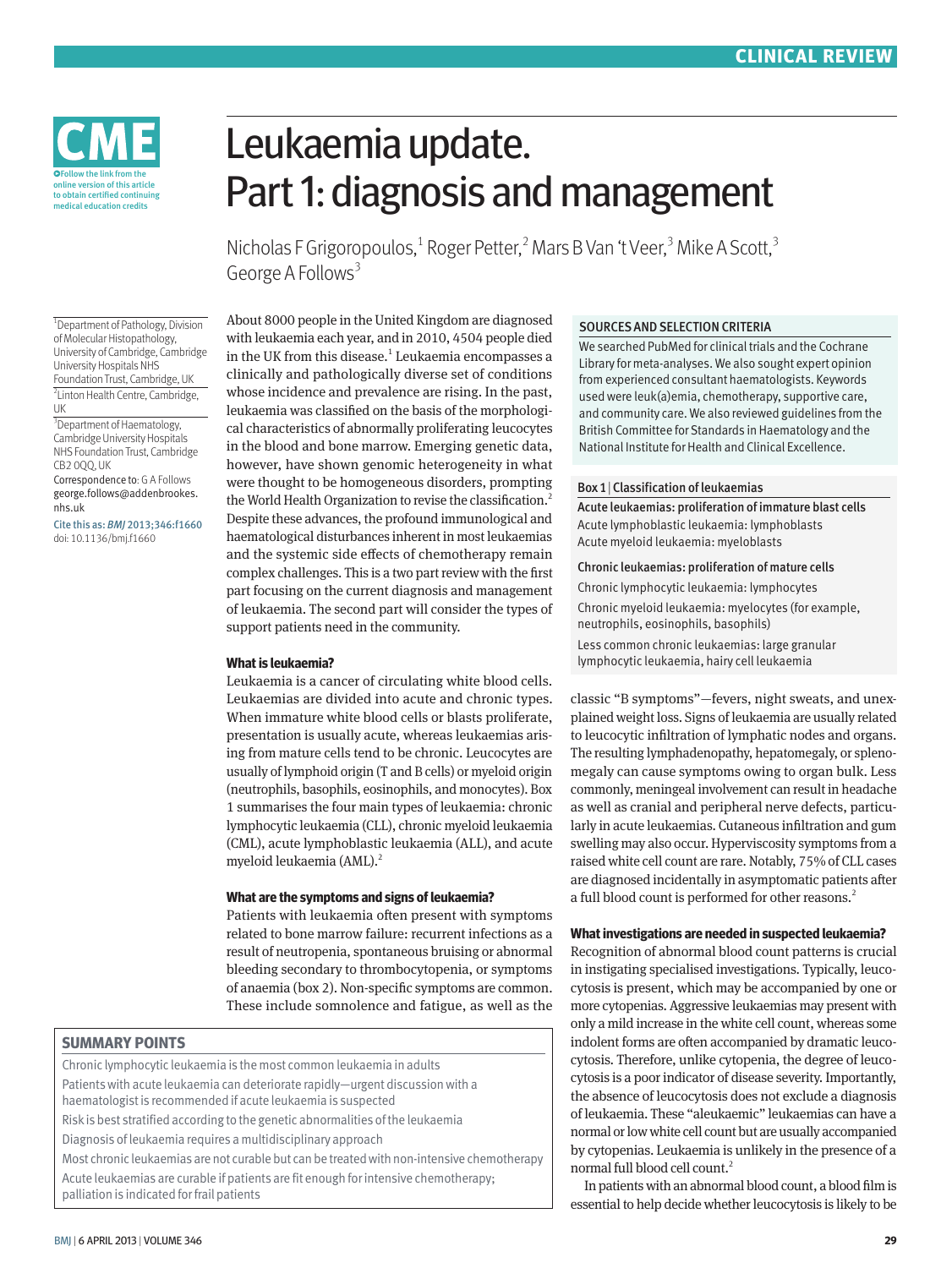caused by malignancy or inflammation. Most accredited UK laboratories perform a blood film automatically when blood count abnormalities are found, but this practice is not universal, and general practitioners may have to request a film after review of blood count results. Communication between the haematologist and the GP is vital at this stage, because clinical and pathological information must be combined to establish whether urgent admission is needed for further investigation and treatment. If the blood film is suggestive of leukaemia, specialist investigations are carried out to confirm the diagnosis. These are performed in a regional haemato-oncology diagnostic unit, which incorporates services dedicated to blood and bone marrow microscopy, the characterisation of cell surface antigens by flow cytometry, cytogenetics, and DNA mutation analysis.

The discovery of recurrent cytogenetic abnormalities in acute leukaemias, such as the t(8;21) translocation in AML, has led to changes in the way these diseases are diagnosed and treated. Until recently, a diagnosis of AML required the presence of at least 20% immature undifferentiated myeloid cells, or myeloblasts, in the bone marrow as determined manually. A normal bone marrow should have fewer than 5% myeloblasts. AML can now be diagnosed with fewer blasts if the blasts carry a chromosomal aberration associated with AML.<sup>2</sup> The reclassification of acute leukaemias on the basis of genetics rather than solely on microscopy has diversified the skill sets required for accurate diagnosis, and biomedical scientists specialising in leukaemia genetics and immunophenotyping now have a vital role in diagnosis. The clinical, morphological, immunophenotypic, and genetic data are integrated at a multidisciplinary team meeting and the leukaemia is assigned to a WHO category.

Figure 1 provides a management algorithm for patients in the community with suspected leukaemia, and the red flags box summarises the clinical features of greatest concern.

# **How are leukaemias managed?**

### Chronic lymphocytic leukaemia

CLL is the most common leukaemia in adults, with an incidence of 4.2 per 100000 population and a median age of 71 years at diagnosis. Because CLL is associated with a long



Fig 1| Proposed management algorithm for suspected leukaemia in the community

### Box 2|Presentation of leukaemia

#### Acute leukaemias

Short history of feeling unwell

May present with neutropenic fever or bleeding

Organ infiltration may occur: skin, gums, testes, meninges Peripheral blood usually shows leucocytosis with circulating blasts and cytopenias

### Chronic leukaemias

Often diagnosed incidentally

Usually long history of non-specific symptoms

Splenomegaly is common

Lymphadenopathy is common in chronic lymphocytic leukaemia

Peripheral blood usually shows leucocytosis with circulating mature lymphocytes or myeloid cells; blasts are rare

overall survival, it has a high prevalence, and most GP practices will probably see patients with this disease. Patients may have chronic fatigue, which can be marked. Stage B symptoms and bone marrow failure are typically less common at presentation but may be seen in more advanced cases, where lymphadenopathy is common, particularly in the cervical, axillary, and inguinal regions. An enlarged spleen may be palpable.

Lymphocytosis is the most common blood abnormality associated with CLL. Malignant lymphocytes in CLL express CD5 and CD23 membrane antigens, so usually have a distinctive immunophenotype.<sup>2</sup> Recommendations are available that provide a diagnostic approach to an isolated lymphocytosis for GPs.<sup>3</sup> If the blood film raises the suspicion of CLL we recommend flow cytometry of the peripheral blood, particularly when unexplained lymphocytosis persists for more than three months. Flow cytometry is usually performed on blood collected into an EDTA tube. Additional investigations for suspected CLL include a direct Coomb's test to exclude autoimmune haemolysis (which is associated with CLL), routine biochemistry, and serum immunoglobulins.

Most patients newly presenting with CLL are classified as stage A (box 3). A meta-analysis of randomised controlled trials with more than 2000 patients showed that chemotherapy does not improve overall survival in patients with stage A disease and can cause serious toxicity. Hence, most newly diagnosed patients with stage A disease are not treated with chemotherapy but are observed on a "watch and wait" programme. Most patients with stage A CLL have a life expectancy similar to that of age matched healthy people, and the mean overall survival is greater than 10 years.<sup>4</sup>

Specialist referral of patients with stage A disease is not clinically mandatory, but some patients may benefit from a discussion about CLL with a specialist. A visit to an oncology unit is potentially stressful, however, and can reinforce the negative connotations of a diagnosis of leukaemia.

It may be preferable for the diagnosis to be given by a specialist, particularly if the diagnosis is in doubt, with the GP resuming management if appropriate. In line with recent guidelines from the British Committee of Standards in Haematology, we recommend a repeat full blood count and clinical review in the community after three months.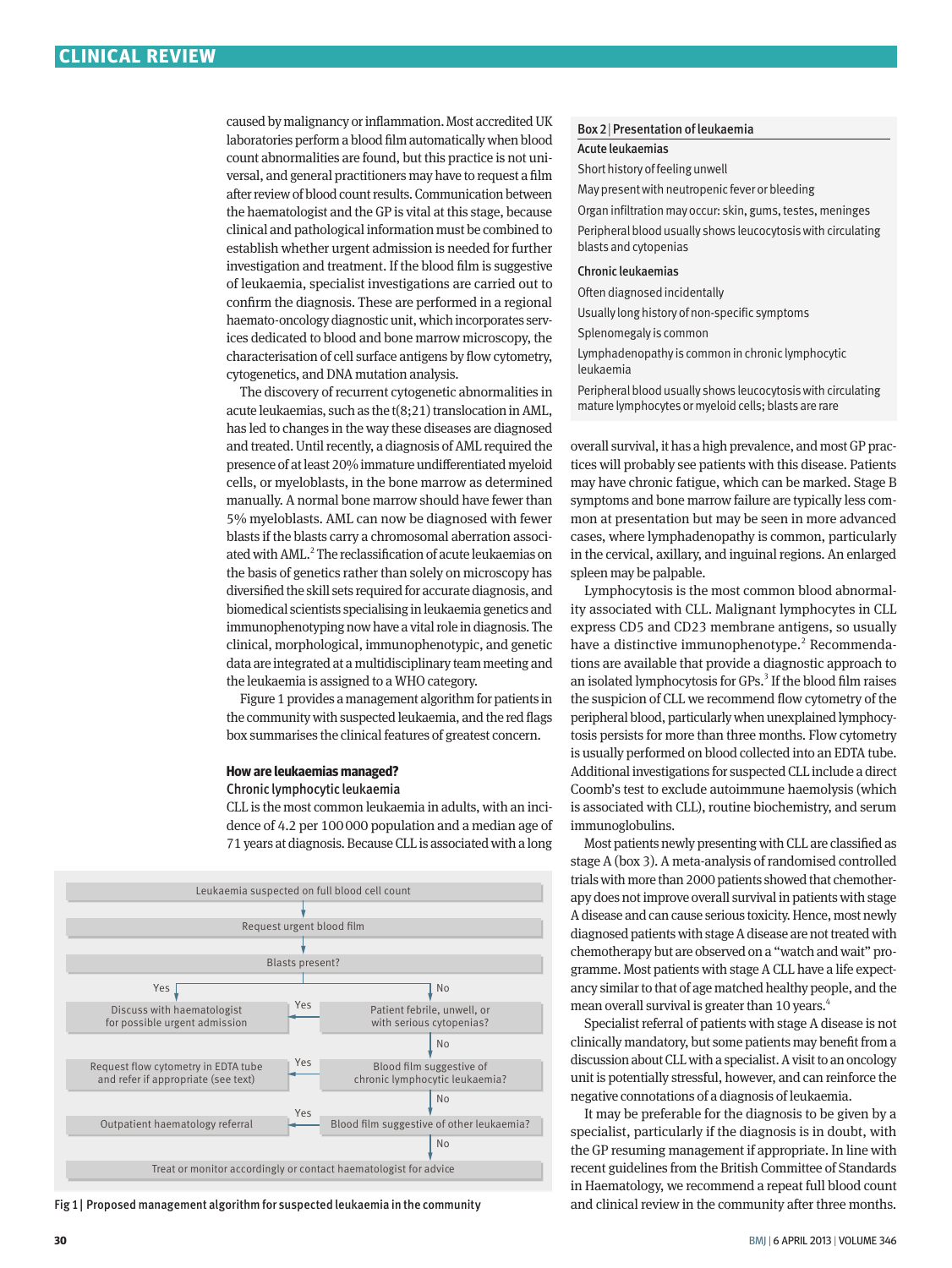# **bmj.com**

Previous articles in this series

**O** Outpatient parenteral antimicrobial therapy (BMJ 2013;346:f15852)  $\bullet$  Diagnosis and management of carotid atherosclerosis (BMJ 2013;346:f1485) **O** Achilles tendon disorders (BMJ 2013;346:f1262) **• Malignant and** premalignant lesions of the penis (BMJ 2013;346:f1149) **O** Postpartum management of hypertension (BMJ 2013;346:f894)

 $\bullet$  Diagnosis and management of pulmonary embolism (BMJ 2013;346:f757) At the first visit, advise patients to report any stage B symptoms that develop and to check their temperature if they are unwell. Most patients will have stable disease and can be reviewed every six months, then every 12 months if the disease remains stable after a year. Clinical deterioration, recurrent infections, new or worsening cytopenias, and an estimated lymphocyte doubling time of less than 12 months usually prompt specialist referral.<sup>5</sup>

Although most patients are initially assigned to a watch and wait strategy, this is not without its problems. A quality of life substudy of the large randomised CLL4 trial has reported that patients on such a programme often report fatigue and anxiety, particularly in relation to the lack of treatment.<sup>6</sup> Patients may benefit from interaction with a support association such as the UK CLL Support Association (www.cllsupport.org.uk), which works closely with the UK CLL Forum (www.ukcllforum.org), a collaborative network of CLL patients and doctors.

Patients who present with stage B or C disease as well as those with symptoms require specialist referral to assess the need for treatment. In the UK, cytogenetic analysis is performed at this time because patients with certain abnormalities, such as *TP53* deletion, have a much worse prognosis and need to be treated differently.<sup>7</sup> Treatments recently approved by the National Institute for Health and Clinical Excellence (NICE) range from less intensive oral chemotherapy with chlorambucil to combination regimens that require intravenous infusions, such as bendamustine or the anti-CD20 monoclonal antibody, rituximab, combined with fludarabine and cyclophosphamide.<sup>8</sup>

# Chronic myeloid leukaemia

Chronic myeloid leukaemia is rare, with an incidence of 1 per 100000 population. Symptoms are usually chronic and non-specific, but splenomegaly is common and may extend beyond the umbilicus. Lymphadenopathy is not usually prominent. Neutrophilia is common and may be accompanied by thrombocytosis, basophilia, monocytosis, or eosinophilia. Blood film appearances are typical, often showing neutrophilia, thrombocytosis, basophilia, and eosinophilia. The t(9;22) translocation, also known as the Philadelphia chromosome, is the genetic hallmark of this disease; it results in fusion of the BCR and ABL proteins and leads to uncontrolled myeloid proliferation.<sup>2</sup>

Until recently, this condition progressed inexorably through acute transformation after a chronic phase of variable duration and was universally fatal without stem cell transplantation. The development of the targeted tyrosine

### RED FLAGS

Symptoms of leukaemia include unexplained fevers, night sweats, weight loss, and fatigue

Symptoms of bone marrow failure include infections, bleeding, bruising, and anaemia

A rapid onset of symptoms is suggestive of acute leukaemia and usually requires urgent investigation A febrile patient with suspected leukaemia should be

treated as a medical emergency

Circulating blasts often indicate acute leukaemia, which requires prompt management

## Box 3|Staging of chronic lymphocytic leukaemia

Stage A: Lymphocytosis with fewer than three groups of enlarged lymph nodes

Stage B: Lymphocytosis with three or more groups of enlarged lymph nodes

Stage C: Lymphocytosis with anaemia (haemoglobin <100 g/L), thrombocytopenia (platelets <100×10<sup>9</sup>/L), or both

kinase inhibitor, imatinib, has revolutionised the management of these patients. Lifelong treatment with this drug remains the standard of care. The pivotal IRIS trial showed that more than 80% of patients achieve a durable remission and require only outpatient follow-up.<sup>9</sup> In other patients remission is less durable, often because the leukaemic cells acquire mutations that confer resistance to imatinib.<sup>10</sup> NICE has recently approved second generation tyrosine kinase inhibitors to treat patients who acquire imatinib resistance and those who cannot tolerate imatinib.<sup>11</sup> However, acquisition of a mutation that results in the substitution of tyrosine for isoleucine in amino acid position 315 (T315I) in the BCR-ABL fusion protein causes resistance to all currently available tyrosine kinase inhibitors, leaving intensive cytotoxic chemotherapy with transplantation as the only treatment option. Novel third generation tyrosine kinase inhibitors that can target T315I mutants are in development.<sup>12</sup>

# Acute leukaemias

Patients with acute leukaemia typically deteriorate quickly. They may initially present with generalised fatigue and malaise but usually develop bone marrow failure. Patients may have B symptoms and coagulopathy, with mucocutaneous bleeding or bruising. Untreated acute leukaemias are among the most rapidly fatal cancers.<sup>2</sup>

ALL is the most common cancer in children. Global incidence is about three per 100000 population, with around three of four cases occurring in children under 6 years.<sup>2</sup> It is often difficult to elicit a comprehensive history, and parents may describe the child as being somnolent or performing poorly at school over recent weeks. Timely recognition of the disease is paramount because childhood ALL is one of the most curable cancers, with intensive chemotherapy regimens yielding a long term survival rate of 85%.<sup>13 14</sup>

ALL is much less common in adults but has a poor prognosis. This is because a higher proportion of adults than children have unfavourable cytogenetic abnormalities, such as the t(9;22) translocation, and many cases present in patients over 60 years, who are unlikely to tolerate intensive chemotherapy. In the recent Medical Research Council trial of intensive chemotherapy in adults with ALL, just under half of those without t(9;22) were considered cured, whereas less than a third with the translocation were alive at two years. In suitable adults, allogeneic transplantation offers the best chance of survival. This involves administration of high doses of chemotherapy followed by rescue of the bone marrow with stem cell infusions from a matched donor. Because of the intensity of this treatment, about one in three patients does not survive owing to toxicity.15

AML is the most common acute leukaemia in adults, with about 2000 new cases each year in the UK and a median age at presentation of 67 years. Patients typically present